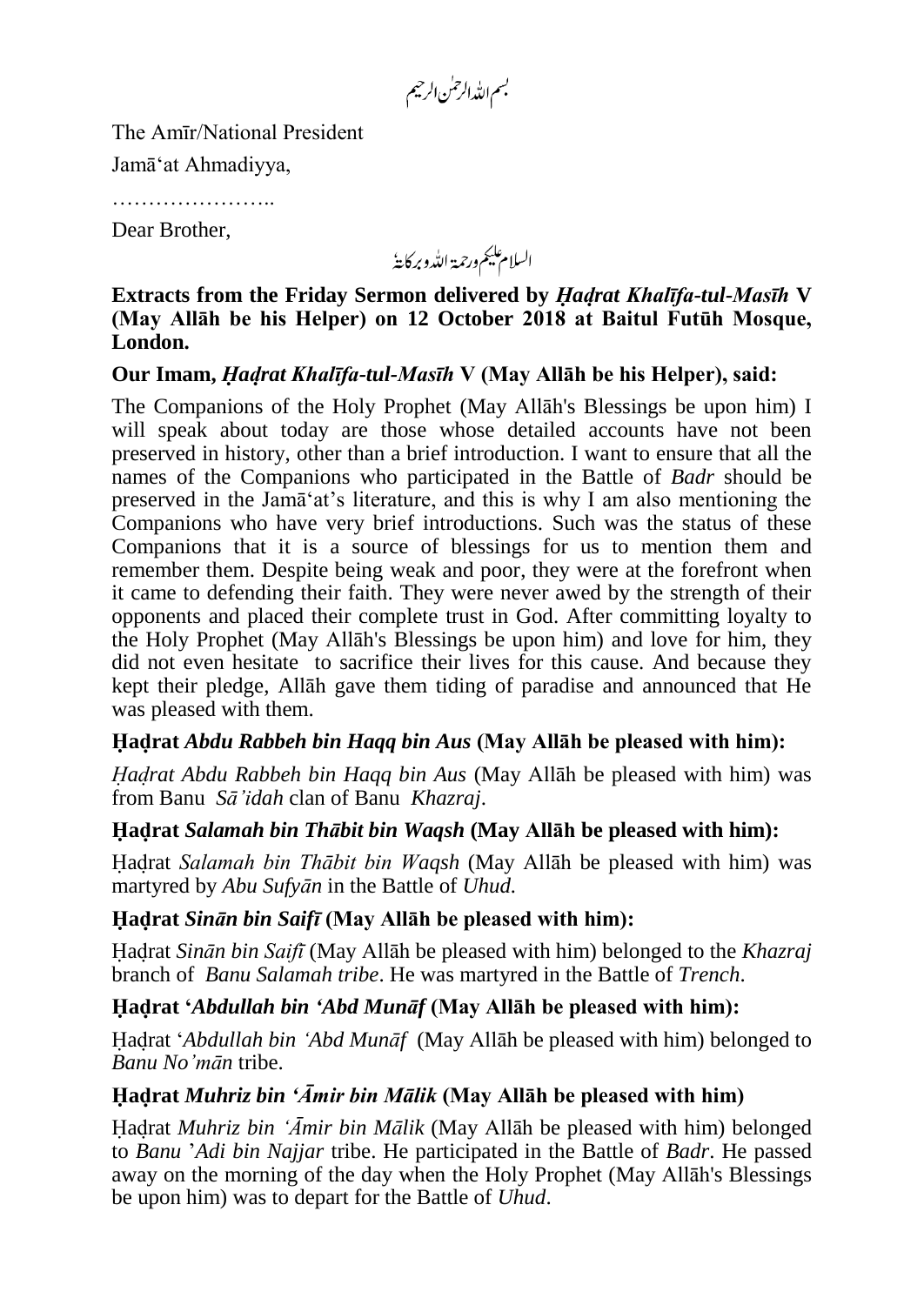# **Hadrat** *'Āiz bin Māi's* **(May Allāh be pleased with him):**

Hadrat *'Āiz bin Māi's* (May Allāh be pleased with him) belonged to the *Ansār* tribe of *Banu Zuraiq*. He was martyred in the Battle of *Yamāma* in 12 AH during the Khilāfat of Hadrat *Abu Bakr* (May Allah be pleased with him).

#### **Hadrat** *Abdullah bin Salamah bin Mālik Al-Ansāri* **(May Allāh be pleased with him):**

Hadrat *Abdullah bin Salamah bin Mālik Al-Ansāri* (May Allāh be pleased with him) belonged to the *Ansār* tribe of *Baliyya*. He was martyred in the Battle of *Uhud*.

# **Hadrat** *Mas'ud bin Khuldah* **(May Allāh be pleased with him):**

Hadrat *Mas'ud bin Khuldah* (May Allāh be pleased with him) came from the *Ansār* tribe of *Banu Zuraiq*. It is believed that he was martyred during the incident of *Bair-e-Ma'unah*, but some are of the opinion that he was martyred during the Battle of *Khaibar*.

## **Hadrat** *Zaid bin Aslam* **(May Allāh be pleased with him):**

Hadrat *Zaid bin Aslam* (May Allāh be pleased with him) belonged to the *Ansār* tribe of *Banu 'Ajlān.* He died during the Khilāfat of Hadrat *Abu Bakr* (May Allāh be pleased with him) while fighting against *Tulaihah bin Khuwailid Al-Asadi.*

#### **Hadrat** *Abul Munzir Yazīd bin 'Āmir bin Hadīdah* **(May Allāh be pleased with him):**

His name is also mentioned as *Yazid bin 'Amr*. He belonged to the *Ansār* tribe of *Banu Sawād.*

## **Hadrat '***Amr bin Tha'labah* **(May Allāh be pleased with him):**

Hadrat *'Amr bin Tha'labah* (May Allāh be pleased with him) belonged to the *Ansār* tribe of Banu *'Adi*. He was more commonly known by his *Kunniyyah*.

### **Hadrat** *Abu Khālid Hārith bin Qais bin Khālid bin Mukhallad* **(May Allāh be pleased with him):**

Hadrat *Abu Khālid Hārith bin Qais bin Khālid bin Mukhallad* (May Allāh be pleased with him) belonged to the *Ansār* tribe of *Banu Zuraiq*. He was known by his *Kunniyyah*. He is counted among the martyrs of the Battle of *Yamāma*.

## *Hadrat Abdullah bin Tha'labah Al-Balawi* **(May Allāh be pleased with him):**

Hadrat *Abdullah bin Tha'labah Al-Balawi* (May Allāh be pleased with him) was also a Companion who participated in the Battle of *Badr.*

## **Hadrat** *Nahhāb bin Tha'labah* **(May Allāh be pleased with him):**

Hadrat *Nahhāb bin Tha'labah* (May Allāh be pleased with him) belonged to the *Ansār* tribe of *Baliyya*.

## **Hadrat** *Mālik bin Mas'ud Ansāri (***May Allāh be pleased with him):**

His name was *Mālik bin Mas'ud* and he belonged to the *Ansār* tribe of *Banu Sā'idah* who participated in the Battle of *Badr.*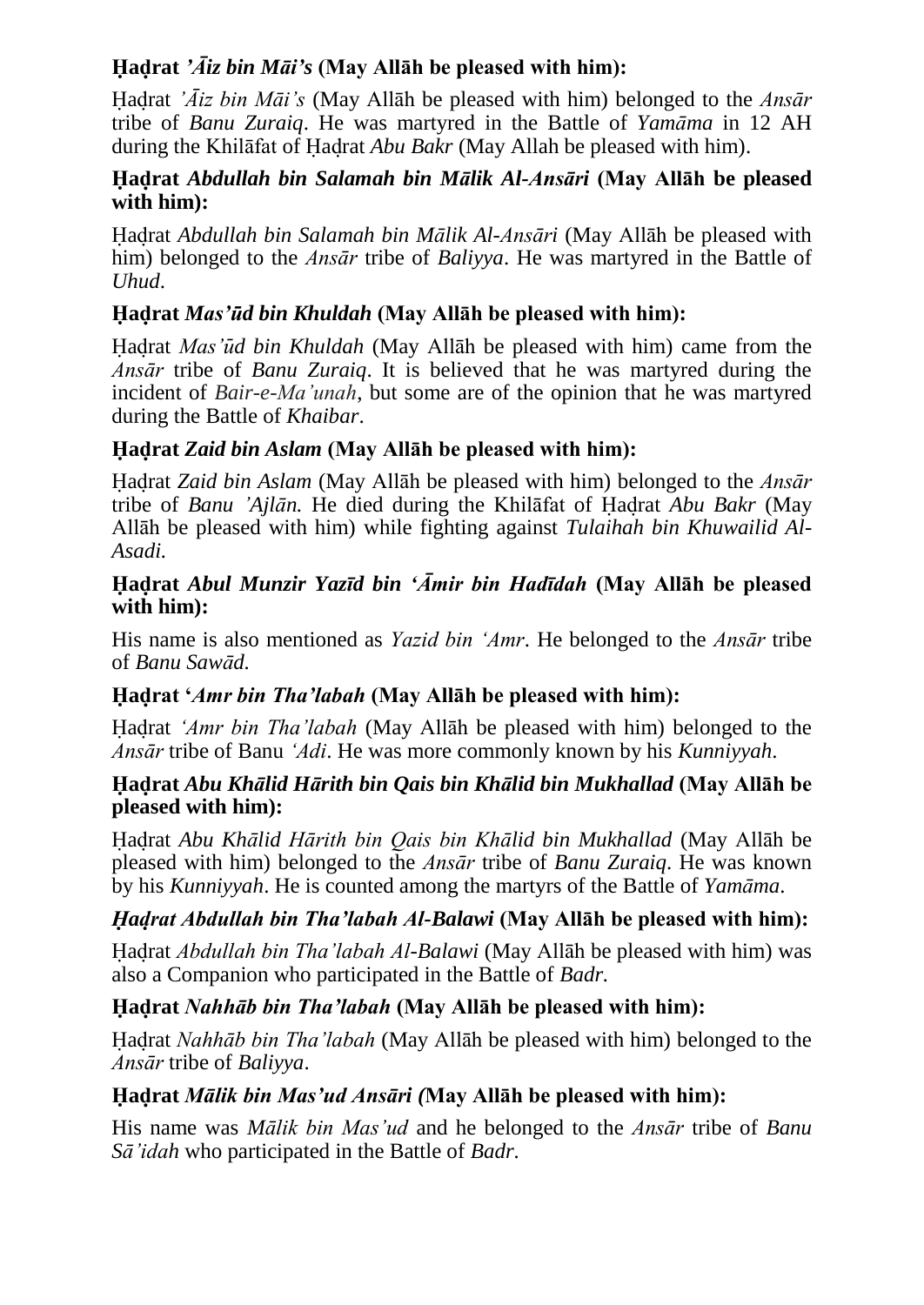# **Hadrat** *Abdullah bin Qais bin Sakhr Ansāri* **(May Allāh be pleased with him):**

Hadrat *Abdullah bin Qais bin Sakhr Ansāri* (May Allāh be pleased with him) belonged to the *Ansār* tribe of *Banu Salamah*.

### **Hadrat** *'Abdullah bin 'Abs Ansāri* **(May Allah be pleased with him):**

Hadrat *'Abdullah bin 'Abs Ansāri* (May Allāh be pleased with him) belonged to *Banu 'Adi* branch of the *Ansār* tribe of *Khazraj*.

### **Hadrat** *Mu'attib bin Qushair Ansāri bin Mulail* **(May Allāh be pleased with him):**

Hadrat *Mu'attib bin Qushair Ansāri bin Mulail* (May Allāh be pleased with him) belonged to the *Banu Zubai'ah* branch of the *Ansār* tribe of *Aus*.

### **Hadrat** *Sawād bin Ruzn Ansāri* **(May Allāh be pleased with him):**

He was also a Companion of the Holy Prophet (May Allāh's Blessings be upon him) who participated in the Battle of *Badr.*

## **Hadrat** *Mu'attib bin 'Auf* **(May Allāh be pleased with him):**

He belonged to *Banu Khuzā'ah*. He was known by his *Kunniyyah* of *Abu 'Auf*. He participated in the second migration to *Abyssinia*. He died at the age of 78 in 57 AH.

### **Hadrat** *Bujair bin Abi Bujair* **(May Allāh be pleased with him):**

Hadrat *Bujair bin Abi Bujair* (May Allāh be pleased with him) was a Companion who participated in the Battles of *Badr* and *Uhud*.

#### **Hadrat** *'Āmir bin Bukair* **(May Allāh be pleased with him):**

Hadrat *'Āmir bin Bukair* (May Allāh be pleased with him) belonged to *Banu Sa'd* tribe. He was martyred in the Battle of *Yamāma*.

#### **Hadrat '***Amr bin Sur***ā***qah bin Al-Mu'tamir* **(May Allāh be pleased with him):**

Hadrat '*Amr bin Sur*ā*qah bin Al-Mu'tamir* (May Allāh be pleased with him) was a Companion who died during the Khilāfat of Hadrat *Uthman* (May Allāh be pleased with him). He belonged to *Banu* '*Adi* tribe. He accompanied the Holy Prophet (May Allāh's Blessings be upon him) in all the Battles, including *Badr*, *Uhud* and the Battle of the *Trench*.

#### **Hadrat** *Thābit bin Hazzāl bin 'Amr* **(May Allāh be pleased with him):**

Hadrat *Thābit bin Hazzāl bin 'Amr* (May Allāh be pleased with him) was a Companion who belonged to the *Banu* '*Amr bin 'Auf* branch of the *Khazraj* tribe. He was martyred in 12 AH during the Battle of *Yamāma*.

#### **Hadrat** *Subai'i bin Qais bin 'Aishah* **(May Allāh be pleased with him):**

Hadrat *Subai'i bin Qais bin 'Aishah* (May Allāh be pleased with him) was an *Ansār*i from the *Khazraj* tribe. He fought in the Battles of *Badr* and *Uhud*.

#### **Hadrat** *Khabbāb bin Maulā 'Utbah bin Ghazwān* **(May Allāh be pleased with him):**

Hadrat *Khabbāb bin Maulā 'Utbah bin Ghazwān* (May Allāh be pleased with him) was known by his *Kunniyyah* of *Abu Yahya*. He died in Medina in 19 AH.

## **Hadrat** *Sufyān bin Nasr Ansāri* **(May Allāh be pleased with him):**

Hadrat *Sufyān bin Nasr Ansāri* (May Allāh be pleased with him) was a Companion of the Holy Prophet (May Allāh's Blessings be upon him) who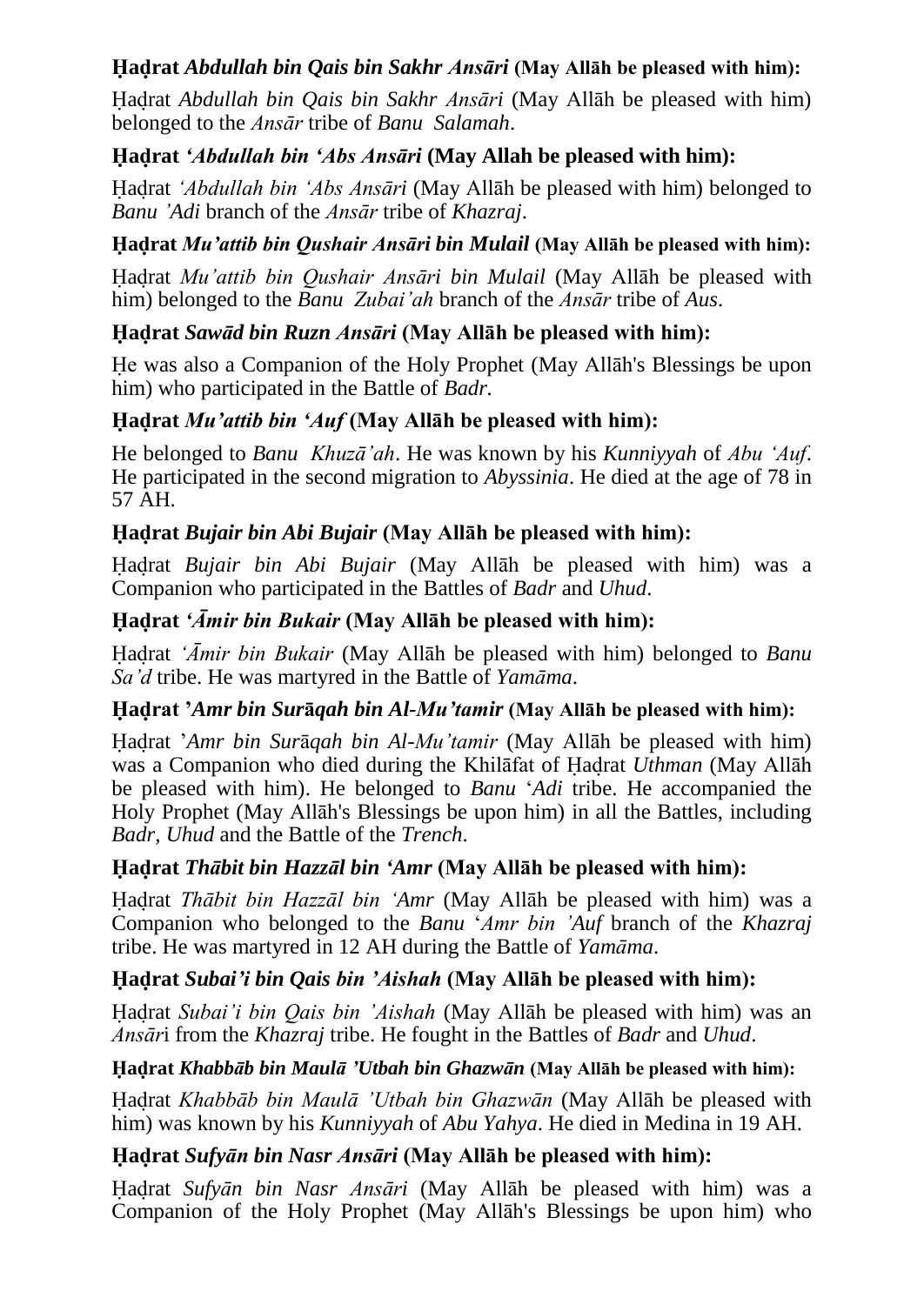belonged to *Banu Jusham* clan of the *Khazraj* tribe. He fought in the Battles of *Badr* and *Uhud*.

# **Hadrat** *Abu Makhshi At-Tāī* **(May Allāh be pleased with him):**

Hadrat *Abu Makhshi At- Tāī* (May Allāh be pleased with him) was a Companion who was known by his *Kunniyyah* of *Abu Makhshi*. His original name was *Suwaid bin Makhshi* and he was among the first migrants.

# **Hadrat** *Wahab bin Abi Sarh* **(May Allah be pleased with him):**

Hadrat *Wahab bin Abi Sarh* (May Allāh be pleased with him) was also a Companion. *Musa bin 'Uqba* writes that he fought in the Battle of *Badr* alongside his brother '*Amr*.

# **Hadrat** *Tamīm Maulā Banu Ghanm* **(May Allāh be pleased with him):**

Hadrat *Tamīm Maulā Banu Ghanm* (May Allāh be pleased with him) was an *Ansāri*. He fought in the Battles of *Badr* and *Uhud*.

## **Hadrat Abdul** *Hamrā Maula Hārith bin 'Afrā* **(May Allāh be pleased with him)***:*

Hadrat *Abdul* Hamr*ā Maula Hārith bin 'Afrā* (May Allāh be pleased with him), was a Companion who participated in the Battles of *Badr* and *Uhud*.

# **Hadrat** *Abu Sabrah bin Abi Ruhm* **(May Allāh be pleased with him):**

Hadrat *Abu Sabrah bin Abi Ruhm* (May Allāh be pleased with him) was a Companion who was so much known for his *Kunniyyah* that people forgot his actual name. He died during the Khilāfat of Hadrat *Uthmān* (May Allāh be pleased with him).

## **Hadrat** *Thābit bin 'Amr bin Zaid* **(May Allāh be pleased with him):**

Hadrat *Thābit bin 'Amr bin Zaid* (May Allāh be pleased with him) belonged to *Banu Najjar* or, according to some, *Banu 'Ashja'a* tribe.

## **Hadrat** *Abul A'awar bin Al-Hārith* **(May Allāh be pleased with him):**

Hadrat *Abul A'awar bin Al-Hārith* (May Allāh be pleased with him) belonged to *Banu 'Adi bin Najjar* branch of *Ansār* tribe of *Khazraj*.

## **Hadrat '***Abs bin '***Āmir** *bin 'Adi* **(May Allāh be pleased with him):**

Hadrat '*Abs bin 'Āmir bin 'Adi* (May Allāh be pleased with him) belonged to the *Banu Salamah* clan of the *Ansār* tribe *Khazraj*.

## **Hadrat** *Iyās Bin Bukair* **(May Allāh be pleased with him):**

Hadrat *Iyās Bin Bukair* (May Allāh be pleased with him) belonged to *Banu S'ad bin Laith* tribe. He was among the first converts to Islām and the first migrants.

## **Hadrat** *Mālik bin Numailah* **(May Allāh be pleased with him):**

His mother's name was *Numailah*. He belonged to the *Muzainah* tribe. He also participated in the Battle of *Badr.*

# **Hadrat** *Unai's Bin Qatādah bin Rabi'ah* **(May Allāh be pleased with him):**

Hadrat *Unai's Bin Qatādah bin Rabi'ah* (May Allāh be pleased with him) belonged to the *Ansār* tribe of *Aus*.